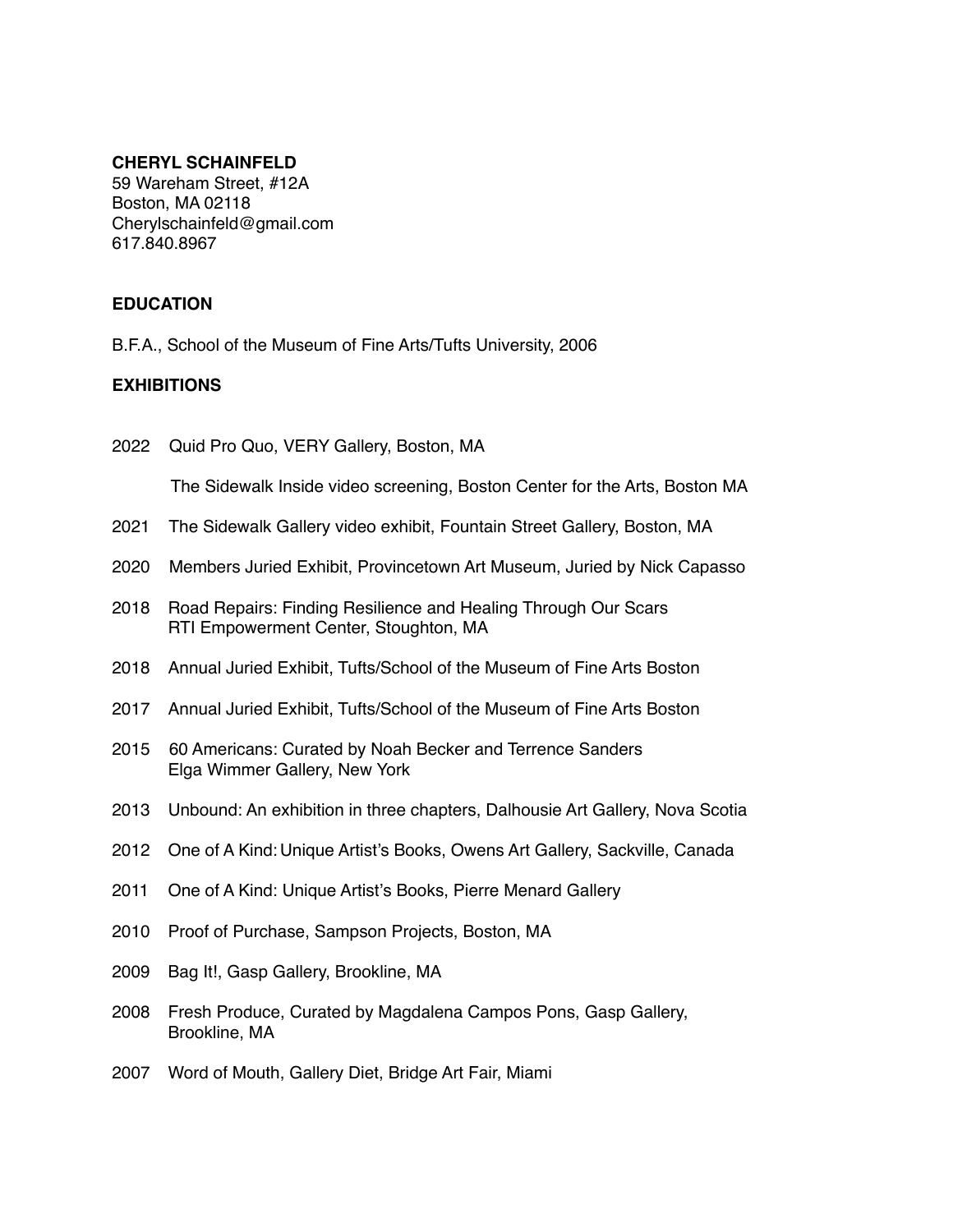Proof of Purchase, Rhys Gallery, Boston

2006 Traces of Memory and Loss, Space Gallery, Boston

A Space Of Light And Reflection, Andover Chapel, Harvard Divinity School, Cambridge

2005 Word of Mouth, Rhys Gallery, Boston

Spring Flick Off, School of the Museum of Fine Arts Boston

2004 Annual Juried Exhibit, School of the Museum of Fine Arts Boston

The Drawing Show, Bag Gallery, School of the Museum of Fine Arts Boston

Mixed Mediations, Bag Gallery, School of the Museum of Fine Arts Boston

2003 Memento, Bag Gallery, School of The Museum of Fine Arts, Boston Annual Juried Exhibit, Lois Foster Gallery, Boston

### **PUBLICATIONS**

60 Americans, curated by Noah Becker, Terrance Sanders & Alexander Venet, 2015 Art Voices Magazine, September 2014 One of A Kind, Unique Artist's Books, Pierre Menard Gallery, 2011 Studio Visit Magazine volume seven, Open Studios Press, Winter 2009 Studio Visit Magazine volume six, Open Studios Press, Spring 2009

# **RESIDENCIES**

DNA Artist Residency, 2019 Freight+Volume, Provincetown, MA Resident studio artist, 2005-2006 Gasp Artist Studios, Brookline, MA

Painting assistant to Lalla Essaydi, 2006-2007

# **ANIMATION / BROADCAST TV / MEDICAL ILLUSTRATION / GRAPHIC DESIGN**

Provided Realtime independent type/logo manipulation of text characters etc. for broadcasts and special live events using FXdeko, animated credit rolls/FX, game shows etc., 2d & 3d computer animation/modeling, special effects etc. Provided web design and Flash animation illustration and logo design/corporate ID, Avid and Premiere editing/compositing.

# Credits & Awards

# **Credits:**